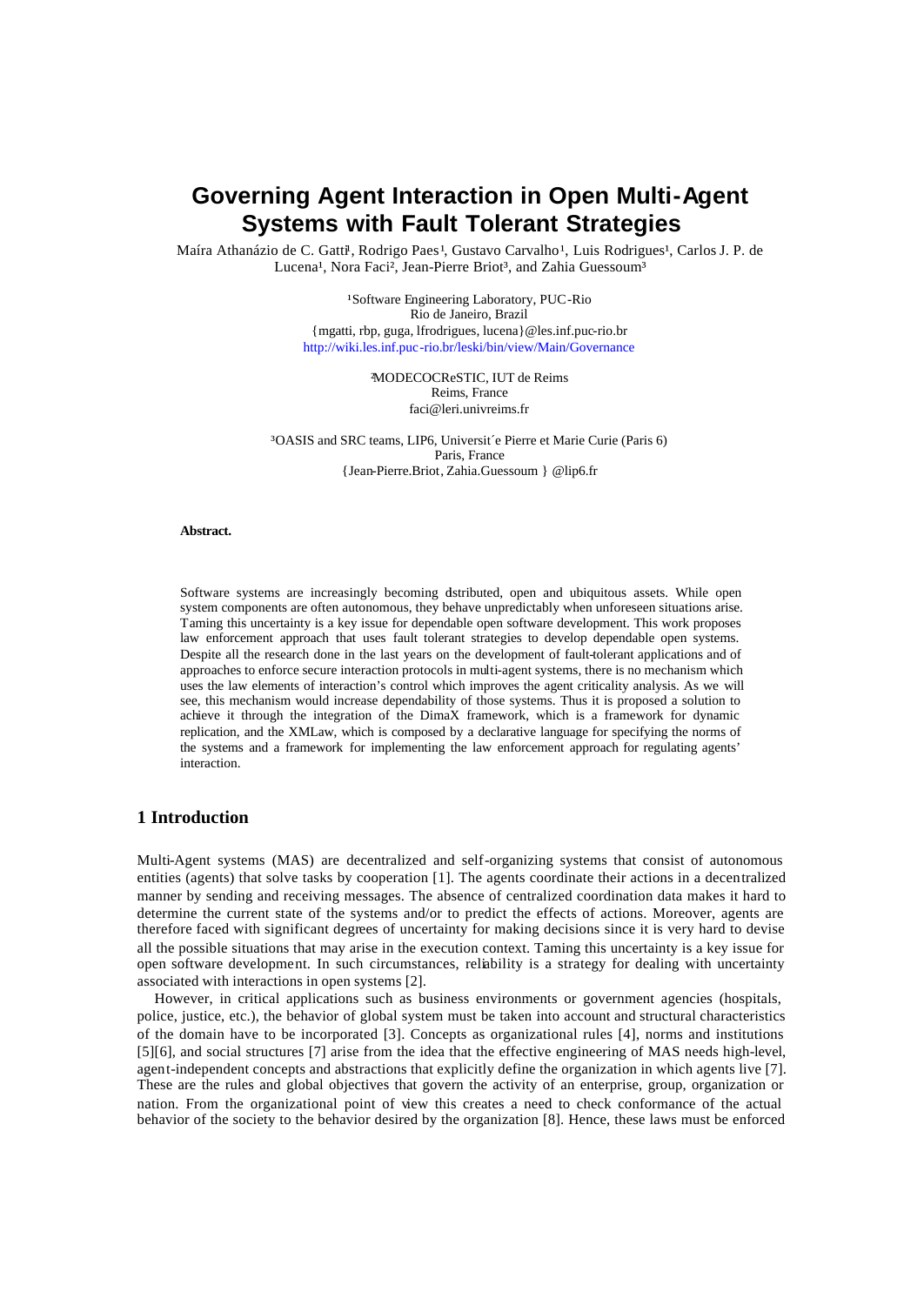to delimit tolerated autonomous behavior and are also used to foster the development of trusted systems. The bottom line is that laws are used to represent the valid interactions in open MAS applications [2].

Due to the need of enforcing the laws through the agents' interaction, some works have appeared in the last years to propose mechanisms for regulating agent's interactions in complex scenarios. Here we are going to use the approach proposed by [9] through XMLaw description language, which allows for the runtime enforcement of agents compliance based on a law-governed mechanism.

Moreover, the dependability of a computing system is its ability to deliver service that can justifiably be trusted. Correct service is delivered when the service implements the system function. Considering that it is very hard to determine the state of autonomous systems due to the absence of centralized coordination data [11], there is the need to ascertain open multi-agent systems dependability, that is a justified trust that they will satisfactory perform their missions and not cause any catastrophes [10].

Fault tolerance is said to be a useful technique to increase the reliability of a distributed system. Considering that an Open MAS is a special type of such systems, there is a need to study the particular characteristics of these Open MAS in order to reach higher degrees of dependability.

The Agent Replication Technique, which is the act of creating one or more duplicates of one or more agents in a multi-agent system, seems to be an efficient way to achieve fault tolerance in an Open Multiagent System, since fault tolerance is generally implemented by error detection and subsequent system recovery. Hence we can increase the dependability of an Open MAS just by implementing the Agent Replication technique. It is also necessary that this approach should be dynamic and adaptative since this kind of Open MAS are very dynamics [12]. In this work, we choose to use the DimaX framework, which is a framework for dynamic replication of agents that ensure dependability as transparent as possible to the application. It focuses on scalability and adaptive for large-scale multi-agent systems.

If our main goal is to arise as much as possible the dependability of multi-agent systems in order to guarantee a high degree of reliability of that kind of systems, a platform that integrate these two approaches (dependability achieved by fault tolerance and by governance of agents' interaction) would be an efficient way of doing it. So, we can have a platform with high degree of dependability and a law-governed approach to improve the criticality analysis, which defines the number of agent's replicas, and at the same time we could provide the ability of monitoring and enforcing the behavior of agents through the enforcement of laws.

#### **Outline**

This paper is organized as follow: section 2 and 3 describes the context of this work. Section 2 describes the law enforcement mechanism works during the agents' interactions and section 3 describes the types of failures that may occur in a MAS, the ones that this work addresses and the framework that we used in the integration which implements fault tolerance. Section 4 presents the problem description and section describes then the architecture that we developed to achieve the proposed solution for solving the problem description.

# **2 Law-Governed Interaction**

As we have already seen, distributed software agents are independently implemented, i.e., the development takes place without a centralized control. In order to achieve a coherent system, we assume that every agent developer may have an a priori access to the open system specification, including the protocol description and the interaction laws. In this scenario, law-governed architectures can be designed to guarantee that the specifications will be obeyed.

In this kind of architecture, a mediator is needed to intercept messages and interpret the laws that were previously described. Besides monitoring the conversation of agents, it is necessary to specify the interaction rules that will govern this mediation. In this section, we explain the description language XMLaw [9]. XMLaw is used to represent the interaction rules of an open system specification. Those rules are interpreted by a mechanism that at runtime is used to analyze the compliance of open MAS with interaction laws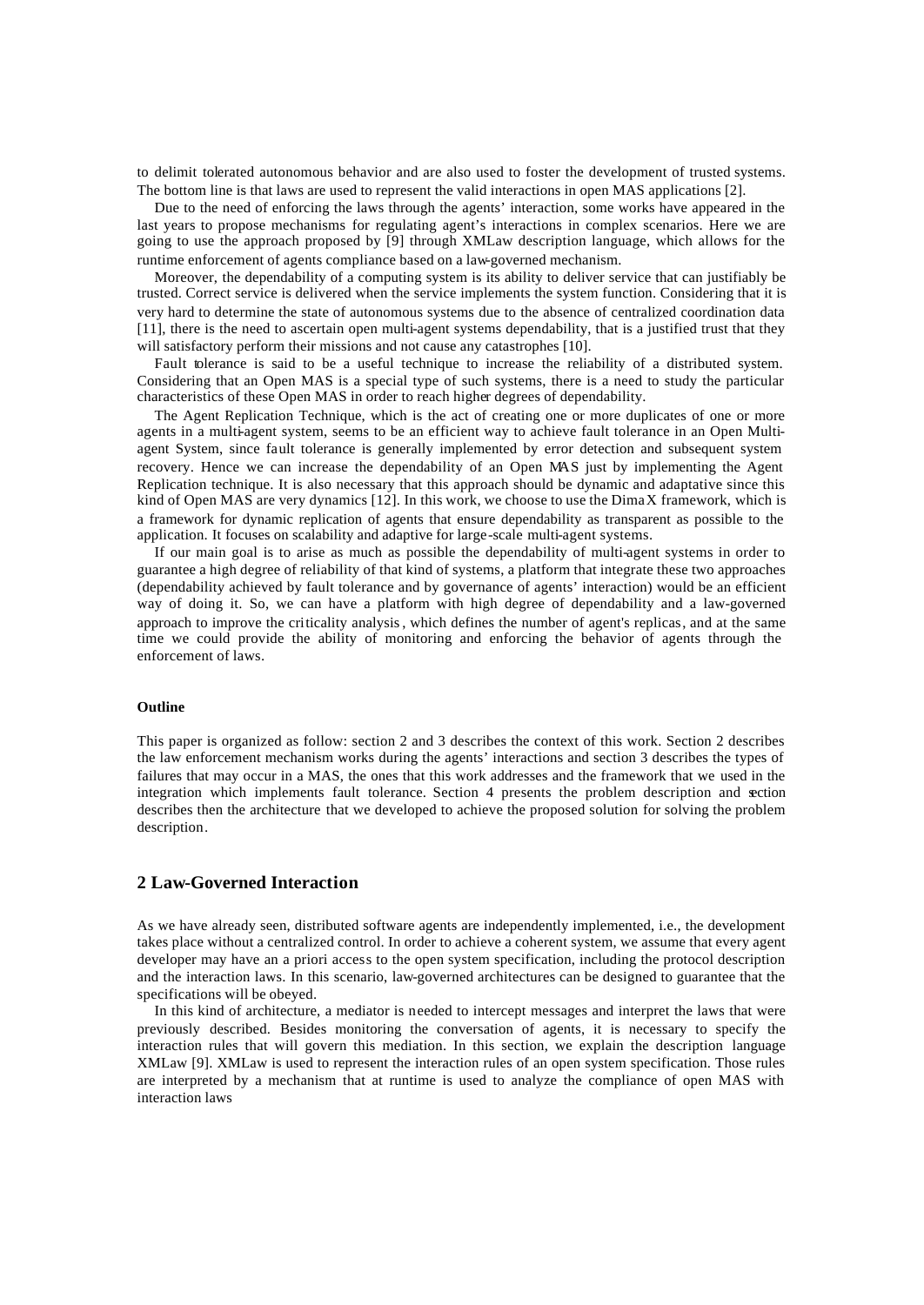#### **2.1 XMLaw Overview**

The model presented in this section is used to represent interactions in an open distributed environment. Basically, interactions should be analyzed, and after that, described using the concepts proposed in the model. Then, the concepts are mapped to a declarative language, called XMLaw.

Interaction's definitions are interpreted by a software framework that monitors components' interaction and enforces the behavior specified on the language. Once interaction is specified and enforced, despite the autonomy of the agents, the system's global behavior is better controlled and predicted. Interaction specification of a system is also called laws of a system. This is because besides the idea of specification itself, interactions are monitored and enforced. Then, they act as laws in the sense that describe what can be done, what cannot be done and what should be done.

This model provides computational concepts that allow specify interaction laws in multi-agent systems. Most of this model was already reported in [25] and therefore the concepts are very briefly introduced in this paper to make it self-contained.

The outer concept of this model is the LawOrganization. We can see this element as representing the interaction laws (or normative dimension) of a multi-agent organization. A LawOrganization is composed of scenes, clocks, norms and actions. Scenes are interaction contexts that can happen in an organization. They allow modularizing interaction breaking the interaction of the whole system in smaller parts. Clocks introduce global times which are shared by all scenes.

Norms capture notions of permissions, obligations and prohibitions regarding agents' interaction behavior. Actions can be viewed as a consequence of any interaction condition, for example, if an agent acquires an obligation, then the action 'A' should be executed.

Scenes define an interaction protocol (from a global point of view), a set of norms and clocks that are only valid in the context of the scene. Furthermore, scenes also identify which agents are allowed to start or participate of the scene. Non-deterministic automatons, enhanced by the constraint element and by the possibility of integration with the other elements from the model, represent interaction protocols. Constraints are used as conditional firing of protocol transitions allowing to check complex conditions based on the message contents.

To achieve lower coupling levels among these elements, there is also a dynamic model based on events that reify the relationships of the conceptual model in a flexible way.

Events are the basis of the communication among law elements, that is, law elements dynamically relate with other elements through event notifications. Basically, we can understand the dynamic of the elements as a chain of causes and consequences, where an event can activate a law element; this law element could generate other events and so on. For example, the arrival of a message generates an event (message arrival), this event may activate a transition (transition activation), transition in its turn may activate a clock (clock activation), which generates a (clock tick) event, and lastly it activates a norm (norm activation). Figure 1 shows this chain of causes and consequences, and Figure 2 summarizes all law elements that can generate and sense events.



**Fig. 1.** Chain of Events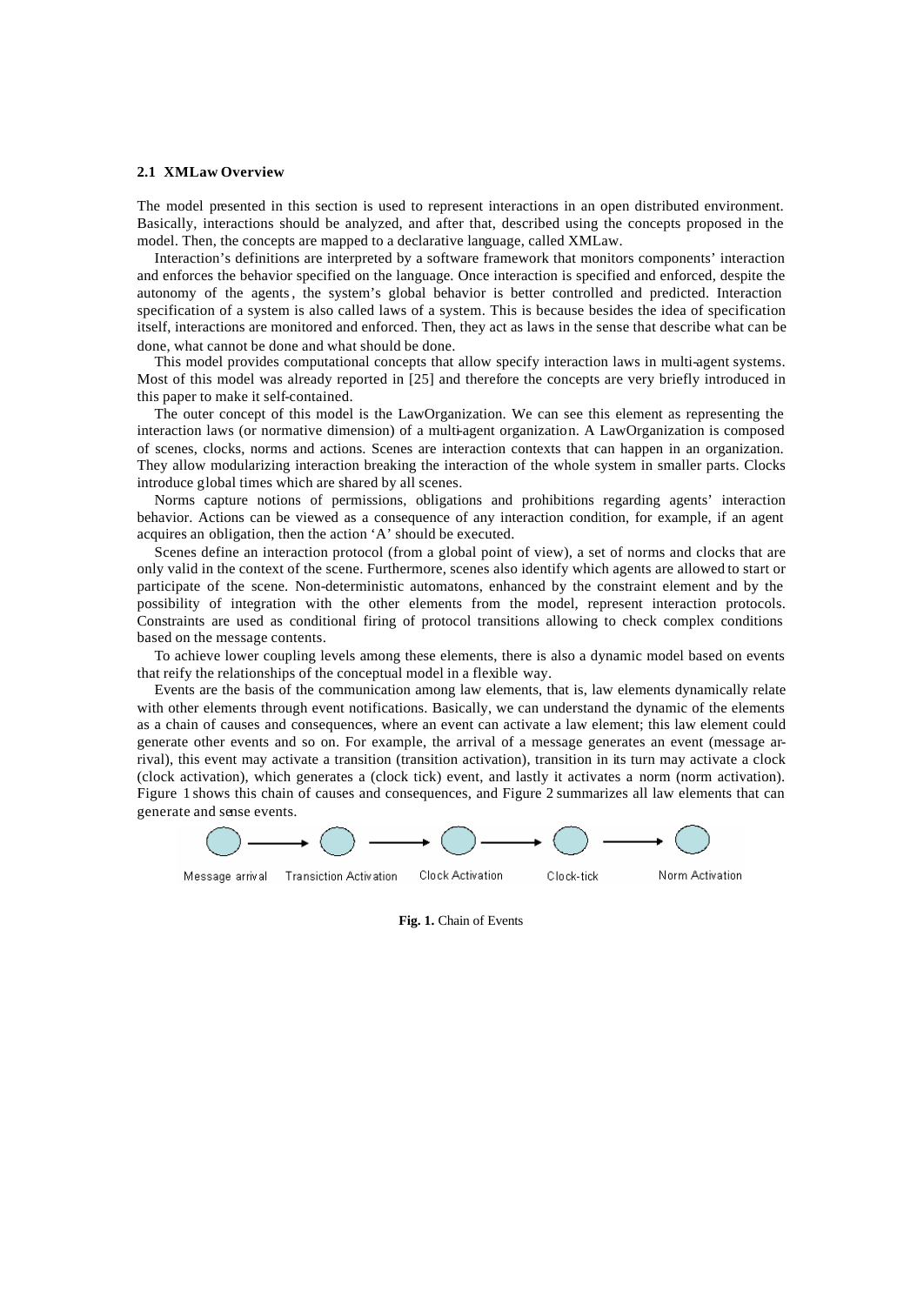

**Fig. 2.** Law Elements that generates/senses events

A framework was developed to support the development of open distributed systems providing compliance with both the model of interactions proposed previously and the declarative language XMLaw. The framework has a set of modules that supports three types of users: (i) "Law developer" represents the developer responsible for specifying the laws, he must understand the application under construction, know the law con-cepts, and then, specify the laws for the application; (ii) "Agent developer" represents the developer responsible for building the agents of a multi-agent system, those developers know about the existence of the laws and should design the agents in compliance with them; (iii) "Software infrastructure developer" deals with law enforcement soft-ware support. Sometimes there is no software infrastructure that implements the law enforcement mechanism or the existent infrastructures are not suitable for the systems that are under development. In these cases, software infrastructure developers should modify the existent infrastructure, or even construct a new one.

The framework provides support for each one of those developers. First, it is provided a declarative language, the XMLaw, for law developers, which allows the specification and maintenance of the interactions of multi-agent systems. XMLaw specifications are interpreted and enforced by the law enforcement framework. The framework provides this software support, which contains a number of hotspots that can be extended by software infrastructure developers. Lastly, agent developers are provided with classes and interfaces that support building agents integrated to the law enforcement software.

Most of the framework is implemented as mediator agent modules. The mediator agent monitors all interactions and makes sure that interactions are compliant with the specifications. The mediator performs a number of activities. First, the mediator waits for receiving messages. Once a message arrived, it checks if the message belongs to the mediator protocol. If it does, the mediator proceeds with the protocol execution. Otherwise, if the message belongs to some agent conversation, the mediator starts the process of enforcing, and if the laws allow, the message is redirected to the addressee agent. This sequence of activities is repeated while the mediator agent is running.

The proposal here is not to detail the framework, so more details can be found in [26]. Next sections will address both DimaX and XMLaw, so it is very important that all the concepts are restrained so a better exploitation will be done.

## **3 Fault Tolerance for Multi-Agent Systems**

There are four essential characteristics of a multi-agent system: a MAS is composed of autonomous software agents, a MAS has no single point of control, a MAS interacts with a dynamic environment, and the agents within a MAS are social (agents communicate and interact with each other and may form relationships).

All these situations contribute to a failure state. A failu re occurs when the system produces results that do not meet the speci?ed requirements. A fault is de?ned to be a defect within a component of a MAS that may lead to a failure. There are several faults that may occur. For instance, we can have program bugs, which are errors in programming that are not detected by system testing. We can also have unforeseen states, i.e, the programming does not handle a particular state and testing team did not test for this state. We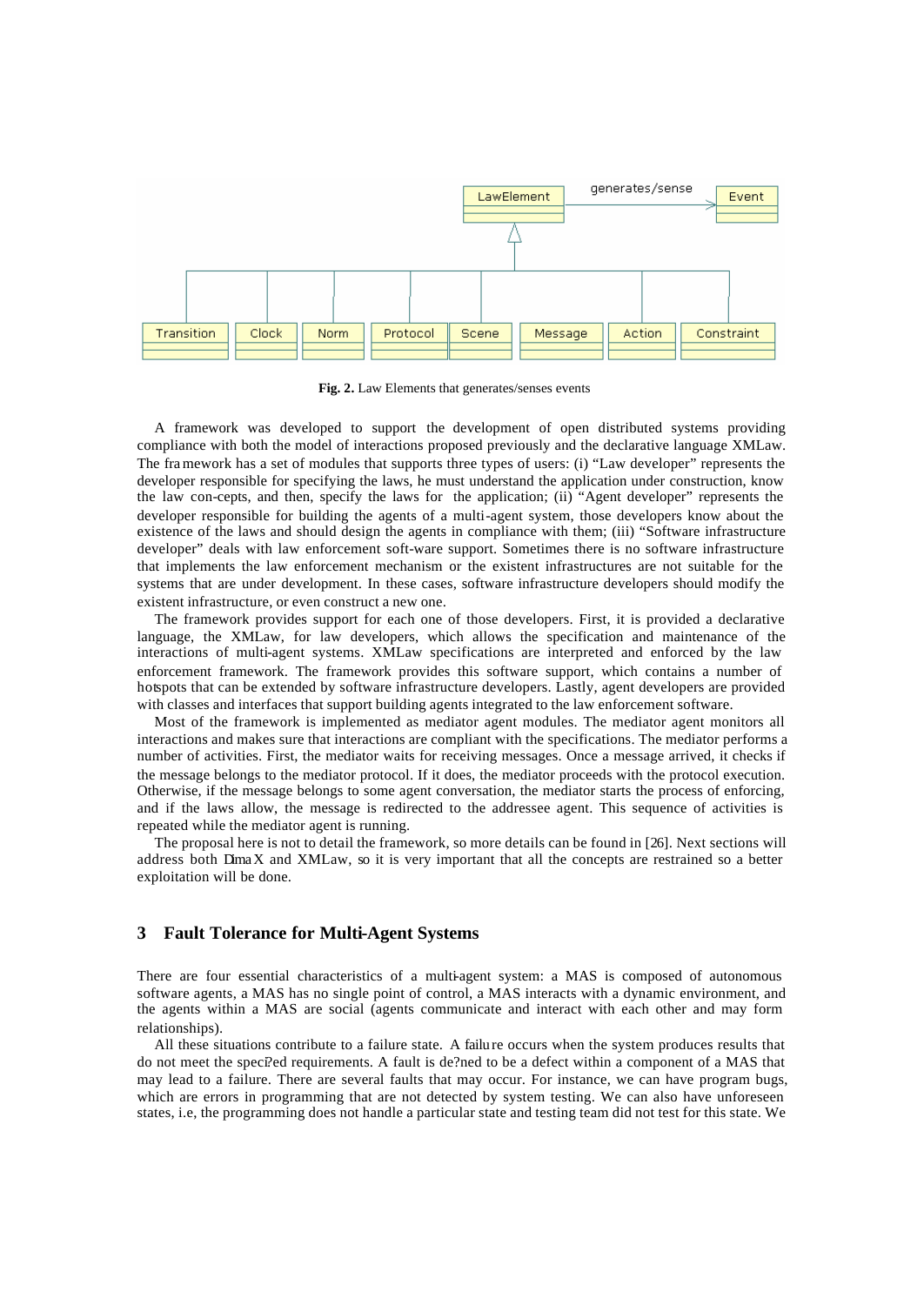can have processor faults, which can be a system crash or a shortage of system resources. There would be communication faults which can occur due to slow downs, failures or other proble ms with the communication links; And, finally, unwanted emerging behaviour, i. e, system behaviour which is not predicted. Emerging behaviour may be bene?cial or detrimental. When a fault occurs in a MAS, interactions between agents may cause the fault to spread throughout the system in unpredictable ways.

Several approaches ([17], [18], [19], [20], [21]) address the multi-faced problem of fault tolerance in multi-agent systems. These approaches can be classified in two main categories. The first category focuses especially on the reliability of an agent within a multi-agent system. This approach handles the serious problems of communication, interaction and coordination of agents with the other agents of the system [12]. The second category addresses the difficulties of making reliable mobile agents which are more exposed to security problems [16]. This second category is beyond the scope of this work. The main limit of current replication techniques is that most of them are not quite suitable for implementing adaptive replication mechanisms because in most cases, replication is decided by the programmer and applied statically, before the application starts. This works fine because the criticality of components (e.g., main servers) may be well identified and remains stable during the application session. Opposite to that, in the case of dynamic and adaptive multi-agent applications, the criticality of agents may evolve dynamically during the course of computation. Moreover, the available resources are often limited. Thus, simultaneous replication of all the components of a large-scale system is not feasible [13].

Considering that limitation, a specific and novel framework for replication, named DimaX (see details en next section), which allows dynamic replication and dynamic adaptation of the replication policy (e.g., passive to active, changing the number of replicas) was designed. It was designed to easily integrate various agent architectures, and the mechanisms that ensure dependability are kept as transparent as possible to the application.

Basically, there are several approaches to fault tolerance in MASs that can be classified in two groups to know: agent-centric approaches, which build fault tolerance into the agents; and system-centric approaches, which move the monitoring and fault recovering into a separate software entity. Agent replication technique uses aspects of both agent-centric and sys-tem-centric approaches. Each agent must have the capability to utilize replication [22].

The replication technique is already old to the people who work with fault tolerance in distributed systems. Then the agent replication would be the act of creating one or more replicas of one or more agents. The replication degree, or number of each agent replica, will be the criticality degree of it and the how much complex it is to add or remove members in the existent group.

There are two main types of replication protocol: active and passive protocols. The first one occurs when all replicas process concurrently all input messages. And the second one occurs when only one of the replicas processes all input messages and periodically transmits its current state to the other replicas in order to maintain consistency [12].

The two replication strategies (active and passive) can be used to replicate agents. Active replication provides a fast recovery delay. So, it is dedicated to applications with real-time constraints. Moreover, passive replication provides a low overhead under failure but it does not provide short recovery delays. So, the choice of the most suitable strategy relies on the environment context. Active replication must be chosen when the failure rate becomes too high or when the application has real-time constraints. Otherwise, passive replication is most suitable.

In most multi-agent applications, the environment context is very dynamic. So, the choice of the replication strategy of each component, which relies on a part of this environment, must be determined dynamically and adapted to the environment changes.

Moreover, a multi-agent system component which can be very critical at a moment can loose its criticality later. If we consider the replication cost which is very high, the number of replicas of these components must be therefore dynamically updated.

Next sub-section present an overview of DimaX framework and how it contributes to our work.

## **3.1 DimaX Overview**

DimaX is the integration between DIMA[29] and DarX[30] [31]. DIMA and DarX have been integrated to build a fault-tolerant multiagent platform. DimaX provides multi-agent systems with several services such as distribution, replication, and naming service [30]. In order to bene?t from fault tolerance mechanisms,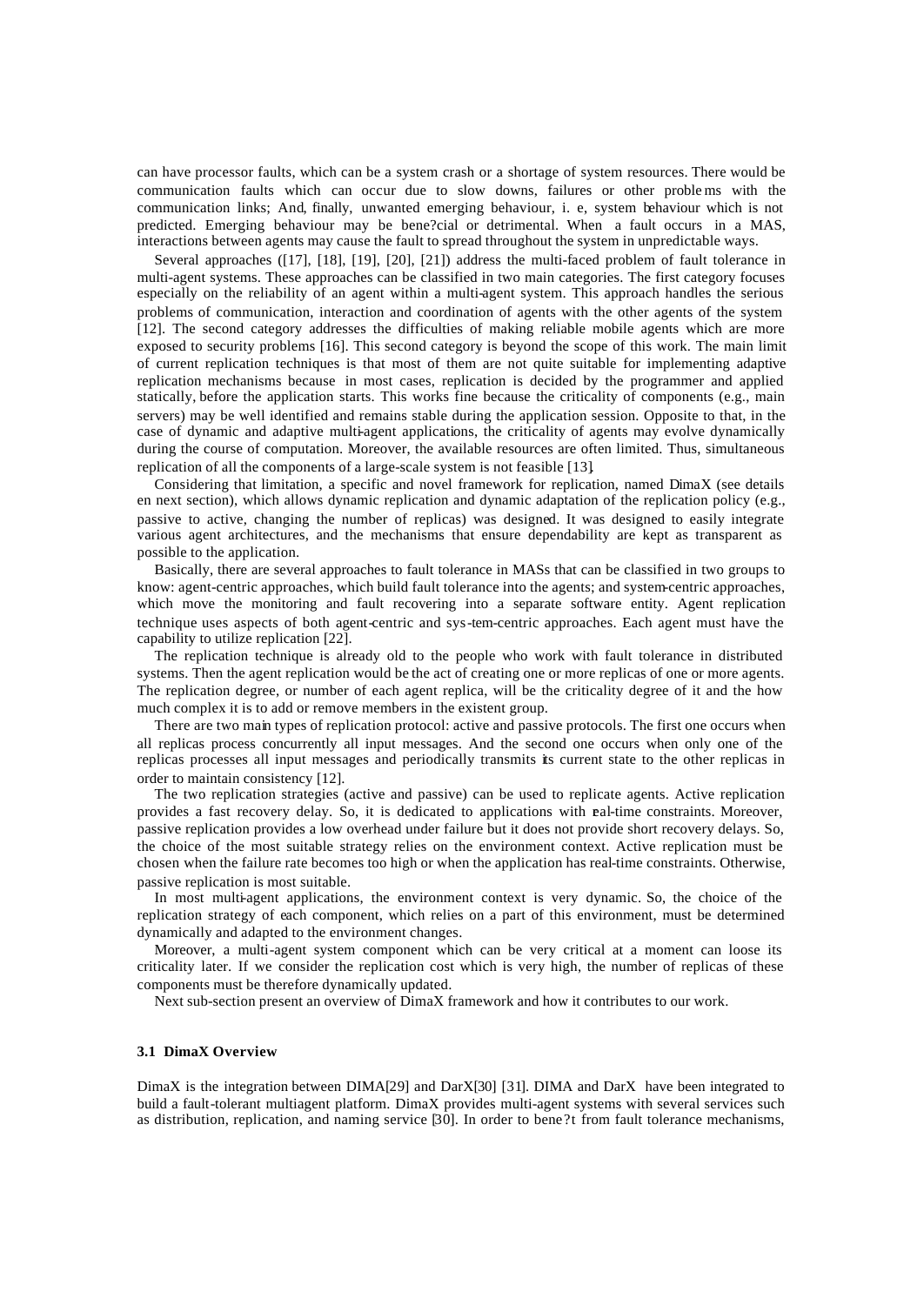the agent behavior is wrapped in a task of the DarX framework (see Figure 3). Moreover, for a dynamic control of replication, the monitoring architecture has been introduced. Figure 3 gives an overview of DimaX.



**Fig. 3.** DimaX's Overview

Consider a distributed system consisting of a ?nite set of agents  $Ai = \{A1, A2, \dots, An\}$  that are spread through a network. These agents communicate only by sending and receiving messages. DarX provides global naming, and each agent has a global name which is independent of the current location of its replicas. The underlying system allows handling the agent's execution and communication.

The failure of a machine or a connection often involves the failure of the associated DarX server. However, in this solution the fault tolerance protocols are agent-dependent, and not place-dependent, i.e. the mechanisms built for providing the continuity of the computation are integrated in the replication groups, and not in the servers. For instance, the monitoring agents are built as active components associated to the domain agents.

Moreover, DarX provided a fault-detection mechanism. A machine crash - server failure - is handled in three steps within every replication group:

- − detection of a n eventual failure within the group,
- − evaluation of the context: new criticality, leader failure, ...
- − recovery: If the missing replica was the group leader, a new one is elected and an agent monitor is automatically activated. In the other case, it depends on the evaluation; a new follower/backup may or may not be instantiated.

Obviously, if a leader without any follower/backup fails, then it will not be recovered. This derives from the original assumptions made: the criticality of an agent evolves during the computation, and there are phases when an agent need not be fault-tolerant.

To validate DimaX, several series of experiments were realized. Based on that, we opted for this framework to build our solution. Further details about DimaX implementation and the experiments can be found in [13], [23].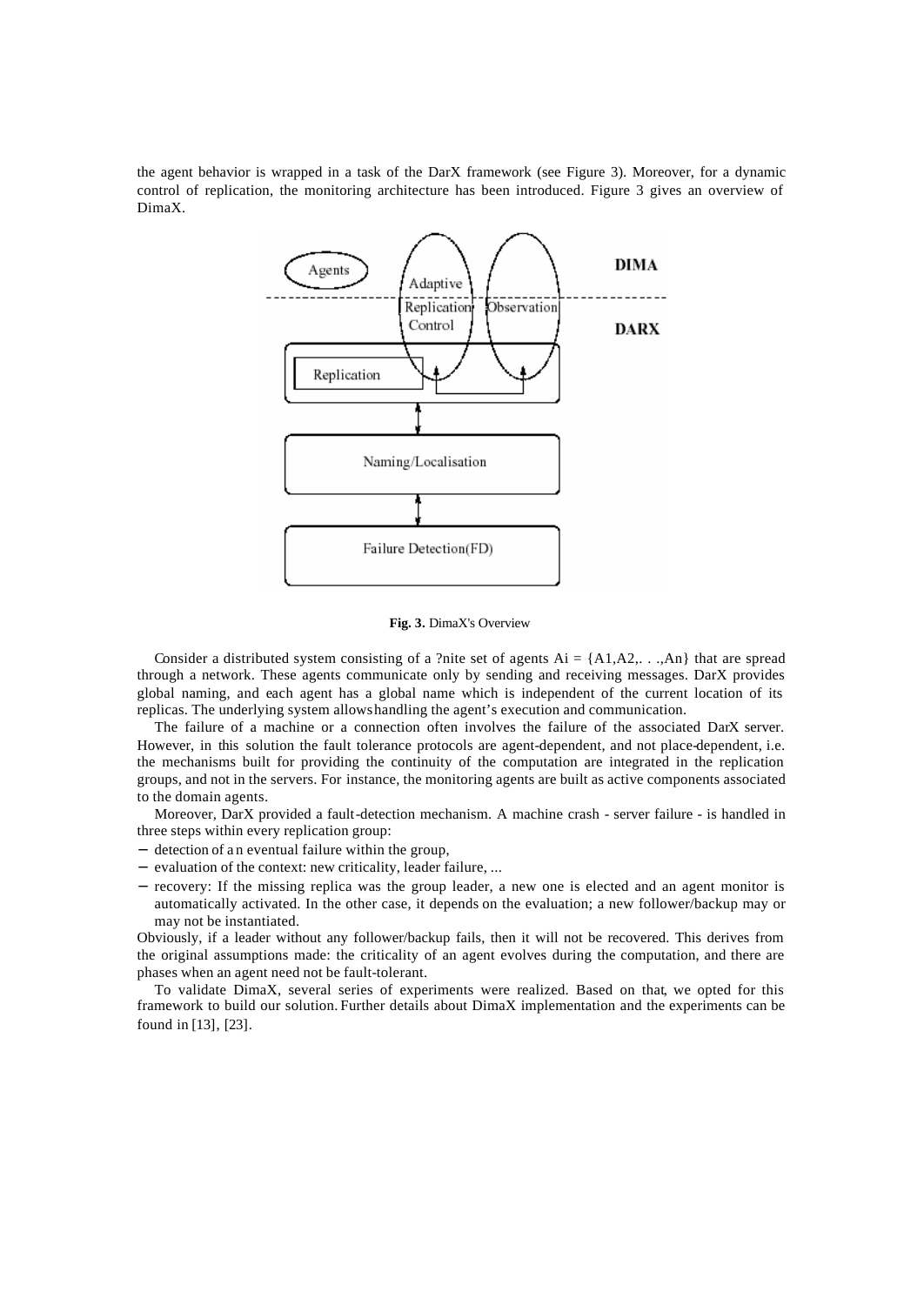# **4 The Problem Description**

To illustrate a problem about how to dynamically calculate the agent criticality considering the organizational structures, we will describe a negotiation scene based on FIPA-CONTRACT-NET **[27]**, which is represented in figure 4. The goal is to discover how the elements of the XMLaw could improve the agent criticality analysis that is done by DimaX.



**Fig. 4.** FIPA CONTRACT-NET PROTOCOL

Basically, the Initiator solicits m proposals from other agents by issuing a call for proposals (cfp) act, which specifies the task. Participants receiving the call for proposals are viewed as potential contractors and are able to generate n responses. Of these, j are proposals to perform the task, specified as propose acts.

The Participant's proposal includes the preconditions that the Participant is setting out for the task, which may be the price, time when the task will be done, etc. Alternatively, the i=n-j Participants may refuse to propose. Once the deadline passes, the Initiator evaluates the received j proposals and selects agents to perform the task; one, several or no agents may be chosen. The l agents of the selected proposal(s) will be sent an accept-proposal act and the remaining k agents will **receive** a reject-proposal act. The proposals are binding on the Partic ipant, so that once the Initiator accepts the proposal, the Participant acquires a commitment to perform the task. Once the Participant has completed the task, it sends a completion message to the Initiator in the form of an inform-done or a more explanatory version in the form of an inform-result. However, if the Participant fails to complete the task, a failure message is sent.

Now, suppose that this protocol was described as a state machine (figure 5) where Si are the protocol's states during its execution and the clocks' representation are the clocks activation and deactivation for each + or -, respectively. The protocol starts with the state S0 when the Initiator solicits m proposals from other agents and it ends with the states S4, or S5, or S7, it depends on the protocol's flow.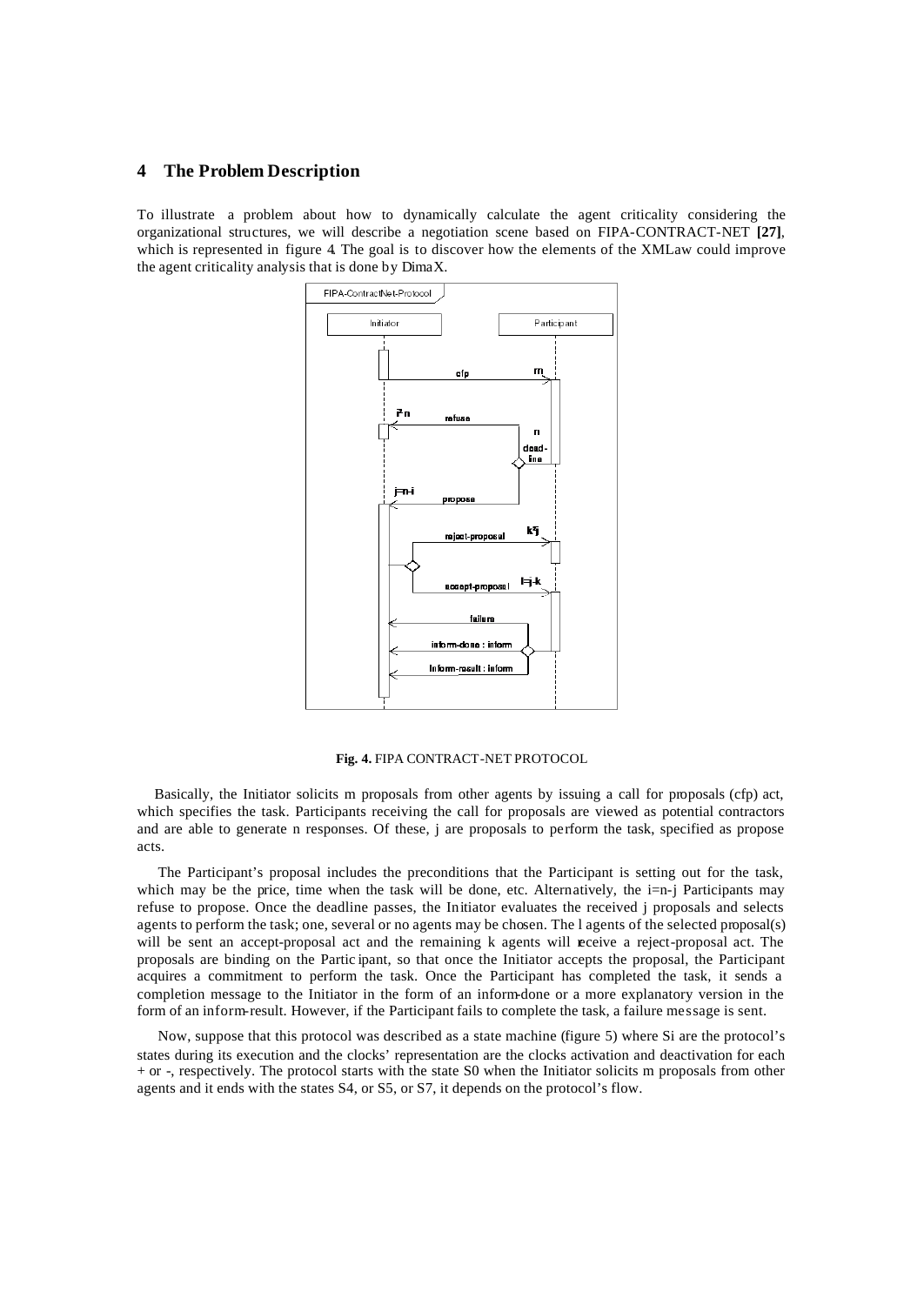

**Fig. 5.** Contract-Net State Machine

Now, considering this representation we are going to map another negotiation scene in other to check how the criticality of the agent that is executing the protocol vary. Then suppose the following situation: a customer starts a negotiation sending a proposal for a book to a seller. He informs the maximum price that he will pay for the book. The seller can accept with a proposal or can refuse it. If he accepts, he can send proposals with lesser or equal price informed by the customer. When the customer receives the proposal, he has 20 seconds to decide if he will accept it or not. After 20 seconds, if the customer hasn't answered the seller, he can sell the product to another customer. Otherwise the seller is not allowed to sell it to anybody else. If the customer refuses it, the seller can re-propose another price. If the customer accepts it, the seller informs the bank where the payment must be done. Then the customer has the obligation of paying for the product and of informing the number of the voucher to the seller. The scene ends then when the customer informs that paid it with the voucher number.

Figure 6 shows the state machines of the negotiation protocol and all XMLaw elements (clock and norm) activated during its execution.



**Fig. 6.** Negotiation Scene Description

To summarize the protocol of the negotiation Scene Description, we have:

- From state S0 to S1: the customer starts a negotiation sending a proposal for a book to a seller (**cfp** message).
- From state S1 to S2: the seller accepts the customer's proposal. He sends proposals with lesser or equal price informed by the customer (**propose** message). This transition activates the clock and the customer has 20 seconds to answer the seller.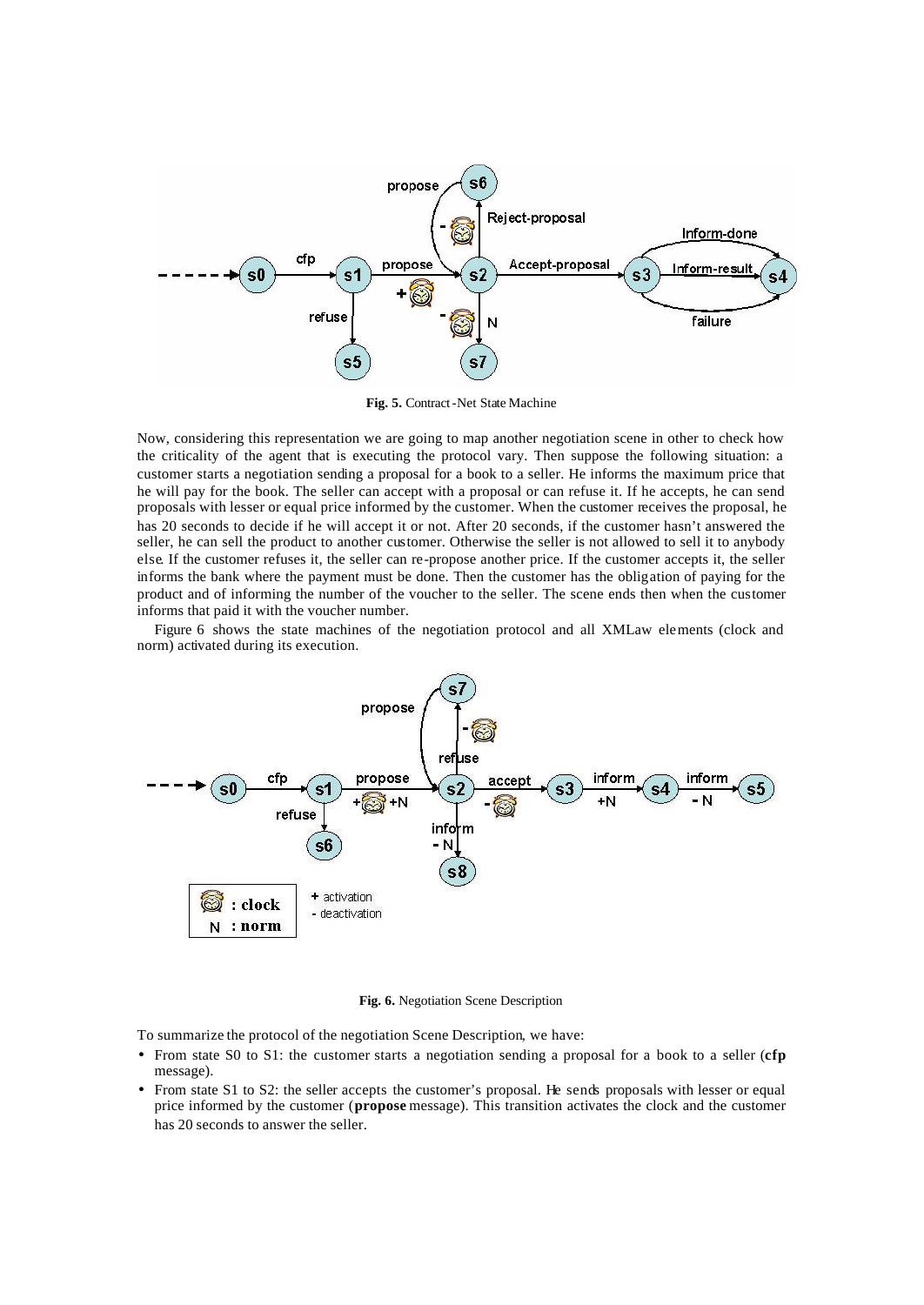- From state S1 to S6: the seller refuses the customer's proposal (**refuse** message) and the protocol ends.
- From state S2 to S3: the customer accepts the seller's proposal before the 20 seconds (**accept** message).
- From state S2 to S7: the customer refuses the seller's proposal before the 20 seconds (**refuse** message).
- From state S7 to S2: the seller proposes the customer again with another price (**propose** message) and the clock is activated again.
- From state S2 to S8: the customer doesn't answer the seller and the seller informs the customer that he can offer the book to another customer (**inform** message) and the protocols ends.
- From state S3 to S4: the seller informs the customer the bank where he has to pay for the book (**inform**  message) and he has the obligation to pay in order to receive the book (norm activation).
- From state S4 to S5: the customer informs the seller the voucher (**inform** message) and has the permission the receive the book. The protocol ends.

If we consider that when an event (as clock activation/deactivation, norm activation/deactivation, etc.) occurs during the scene execution the agent critilicality can increase or decrease, since the agent becomes more or less important, each element should be analyzed in order to calculate it in the best way. Moreover, another elements and events that might not be handled by XMLaw should be analyzed in order to evaluate how it could influence the agent criticality analysis. For example, when an agent starts playing a role its criticality may increase or decrease.



**Fig. 7.** Criticality Analysis

In the context of the negotiation scene, when the customer have to answer the seller if he will accept his proposal or refuse it, his criticality may increase, since that agent became very important to the seller and should not crush, for exa mple (it is important to point out that this criteria depends on the domain analysis). So, just to make it more clear, if we could classify the criticality of the agent in three levels, we would have a low (L), medium (M) or high (H) criticality level during the scene execution. Figure 7 shows how it could vary in a time period. Note that we replaced the status representation (s0, s1, ..., s9) by the criticality level representation (L, M or H). From s1 to s2 states the customer criticality level increased from low to medium since the clock activation event was fired. From s2 to s8 or s7 states it decreased since the clock deactivation event was fired. From s2 to s3 states it increased even more going from medium to high since the customer has the obligation of paying for the product. Now, if we analyze the seller criticality during the scene execution, we can perceive that from s1 to s2 states its criticality level increased since the customer has called him for a proposal, and then he has to answer him.

The main questions which arise from that analysis are: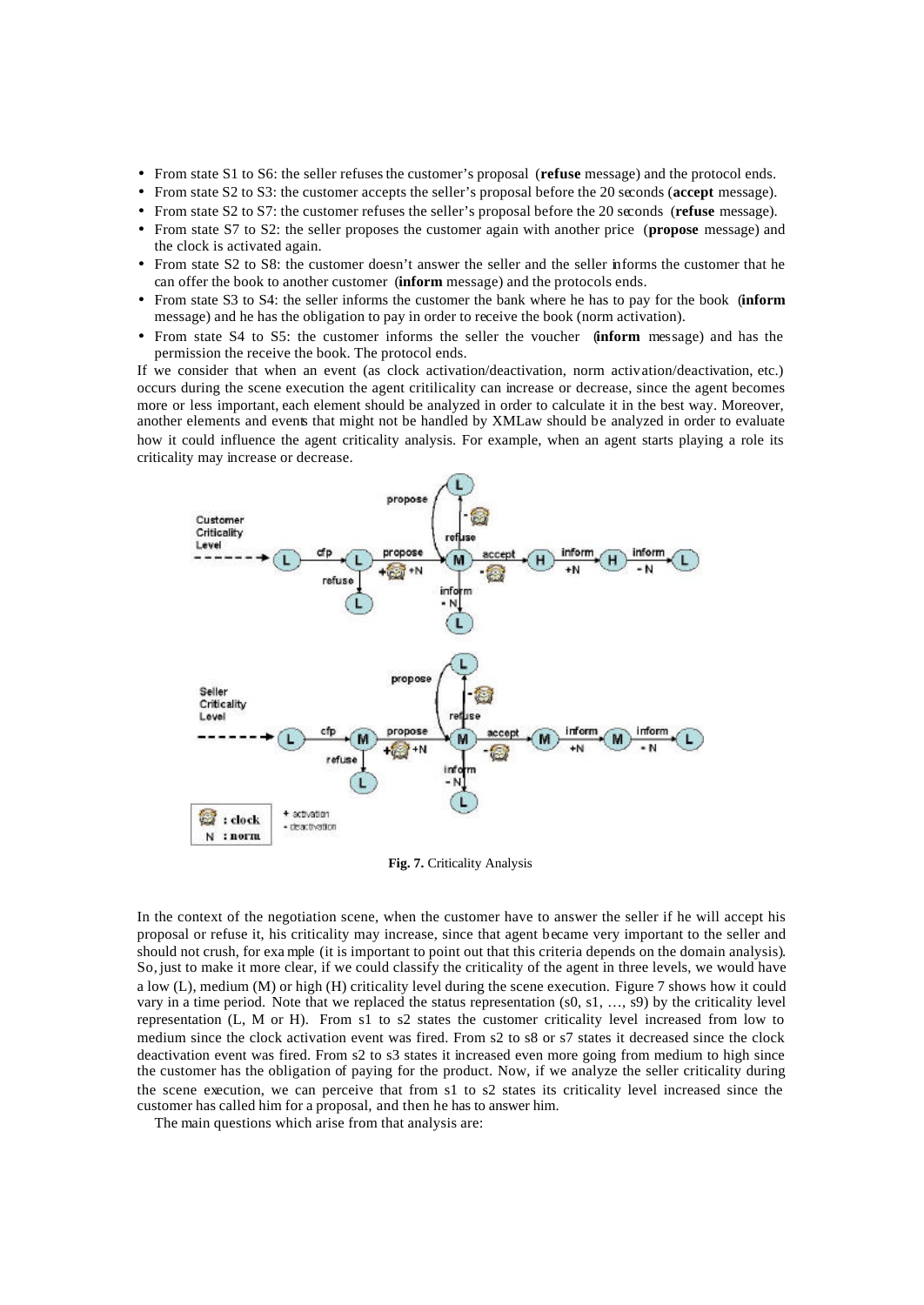- How and which elements of the XMLaw could improve the agent criticality analysis that is done by DimaX?
- How can we do it in the best way considering coupling, modularity and reuse?

Next sections will describe the expected contributions as a consequence of answering those questions and how to solve it.

# **5 The Proposed Solution**

In order to integrate the XMLaw and DimaX it was necessary to extend both of them. First we analyzed XMLaw and studied which elements should be inserted, wh ich events should be sensed by the new elements and so on. It was not a trivial work considering that XMLaw is not an extensible framework for adding new elements or generating new events. Until now, it is easy to instantiate it but not to extend it. After that, we analyzed how to integrate it with Dima X and how to extend the criticality analysis done by DimaX.

In this section we will describe the proposed solution first from the XMLaw point of view, and second from the DimaX point of vie w.

#### **5.1 XMLaw Extensions**

The XMLaw conceptual model is composed by concepts which allow representing agents' interaction aspects. Among those concepts there are scenes, which group the interactions in modules; interaction protocols which define precisely the communication between agents; norms which hold the obligation, permission and prohibition concepts; clocks which add a temporal aspect into interactions allowing that a specific behavior may be valid during a period of time; and actions which allow executing automatic recovery code in the system in a fault case.

We have extended XMLaw with two new elements: *Role* and *Criticality Analysis* (figure 8). XMLaw didn't have the concept of *Role*. The roles played by agents had to be informed by themselves when they ask to enter in an organization and it was associated to a new name of the agent inside the organization.



#### **Fig. 8.** XMLaw: New Conceptual Model

With this new element (*Role*), when an agent asks to enter in an organization, it has to inform the role it wants to play and when a scene is executed, the agent, if accepted, will have to play its role. An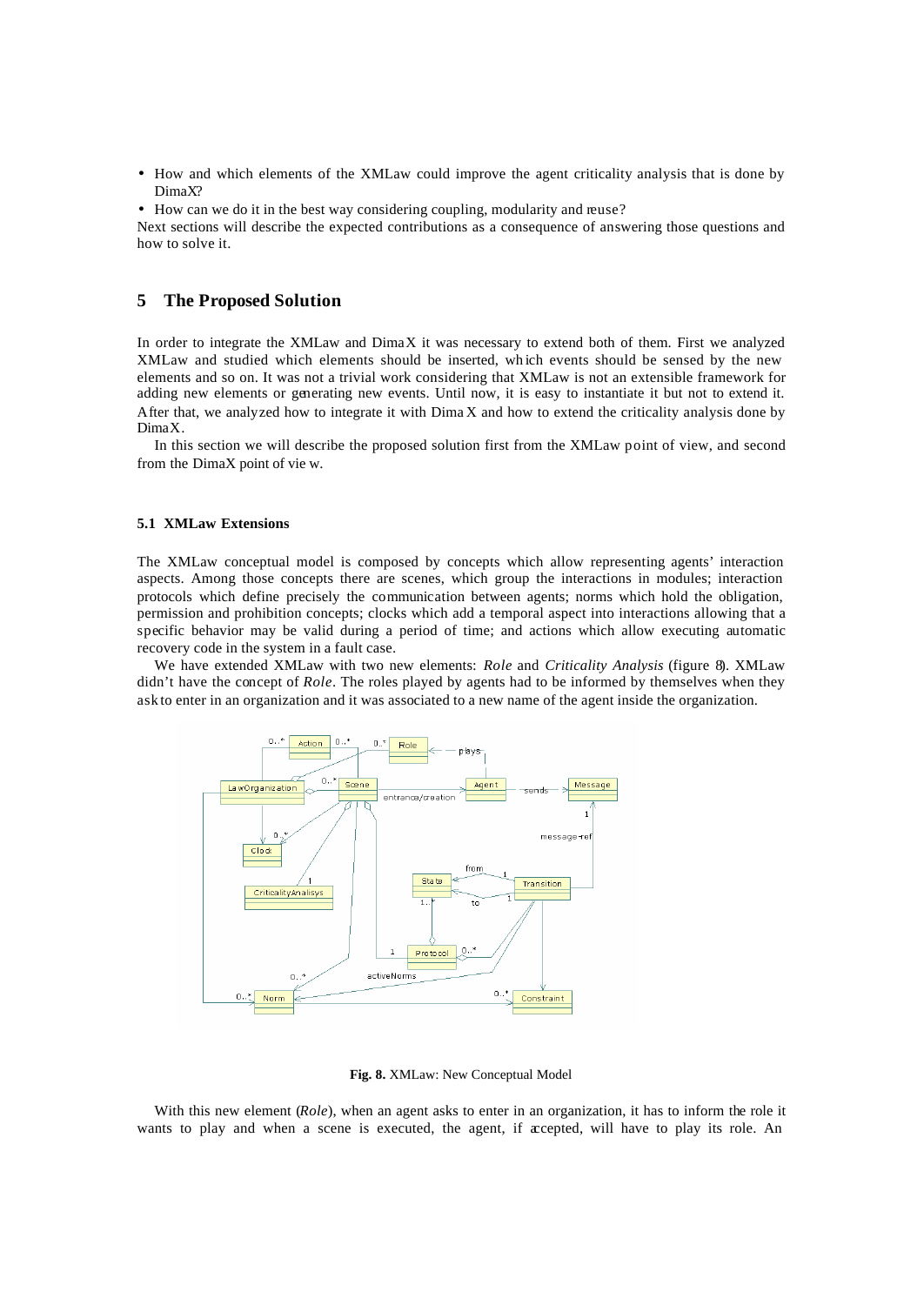organization has one or more roles to be played by agents and an agent can plays different roles in different organizations.

The parser will read the law specification to generate the descriptors which are instantiated by the model level (figure 9). Then the mediator interacts with the model level in order to execute the law enforcement mechanism.



**Fig. 9.** XMLaw Framework execution

Each organization's role has identification and a list of norms associated to its *Rights*. Some norms can be activated and/or deactivated according to agents' right. Rights describe the permissions on the resources and services available in the environment and about the behavior of the agents. It can activate or deactivate some norms related to that role.

The criticality analysis element has two elements: *Increases* and *Decreases*. The element *Increases* has the list of events that contribute for the increase of the agent criticality. And the element *Decreases* has the list of events that contribute for the decrease of the agent criticality. Each element *Increase* and *Decrease* has as attributes: the event identification from the event that was fired, the event type from the event that was fired, the value which is a weight for the increase or decrease contribution of that event and the agent role identification which has all the references to the agent that will have its criticality updated in runtime.

For the problem described in the fourth section, for example, the XMLaw specification for the Criticality Analysis is showed in figure 10. When an agent starts playing the customer role, its criticality has to be recalculated and updated by a weight of 0.3. The same happens when an agent starts playing the seller role, its criticality has to be updated by a weight of 0.7. Those actions are executed when the role activation event is fired.

```
<CriticalityAnalysis>
   <Increases>
      <Increase event-id="customer" event-type="role_activation" value="0.3" role-id="customer" />
      <Increase event-id="seller" event-type="role_activation" value ="0.7" role-id="seller" />
      <Increase event-id="time-to-decide" event-type="clock_activation" value="0.5" role-id="customer" />
      <Increase event-id="customer-payment-voucher" event-type="norm_activation" value="0.8" role-id="customer" />
    </Increases>
    <Decreases>
       <Decreaseevent-id="customer" event-type="role_deactivation " value="0.3" role-id="customer" />
       <Decreaseevent-id="seller" event-type="role_deactivation" value="0.7" role-id="seller" />
       <Decreaseevent-id="seller-permission-to-cancel" event- type="norm_activation" value="0.5" role-id="customer" />
      </Decreases>
</CriticalityAnalysis>
```
**Fig. 10.** XMLaw specification example for Criticality Analysis

From now on we are going to explain how we extended DimaX in order to improve its agent criticality calculation component.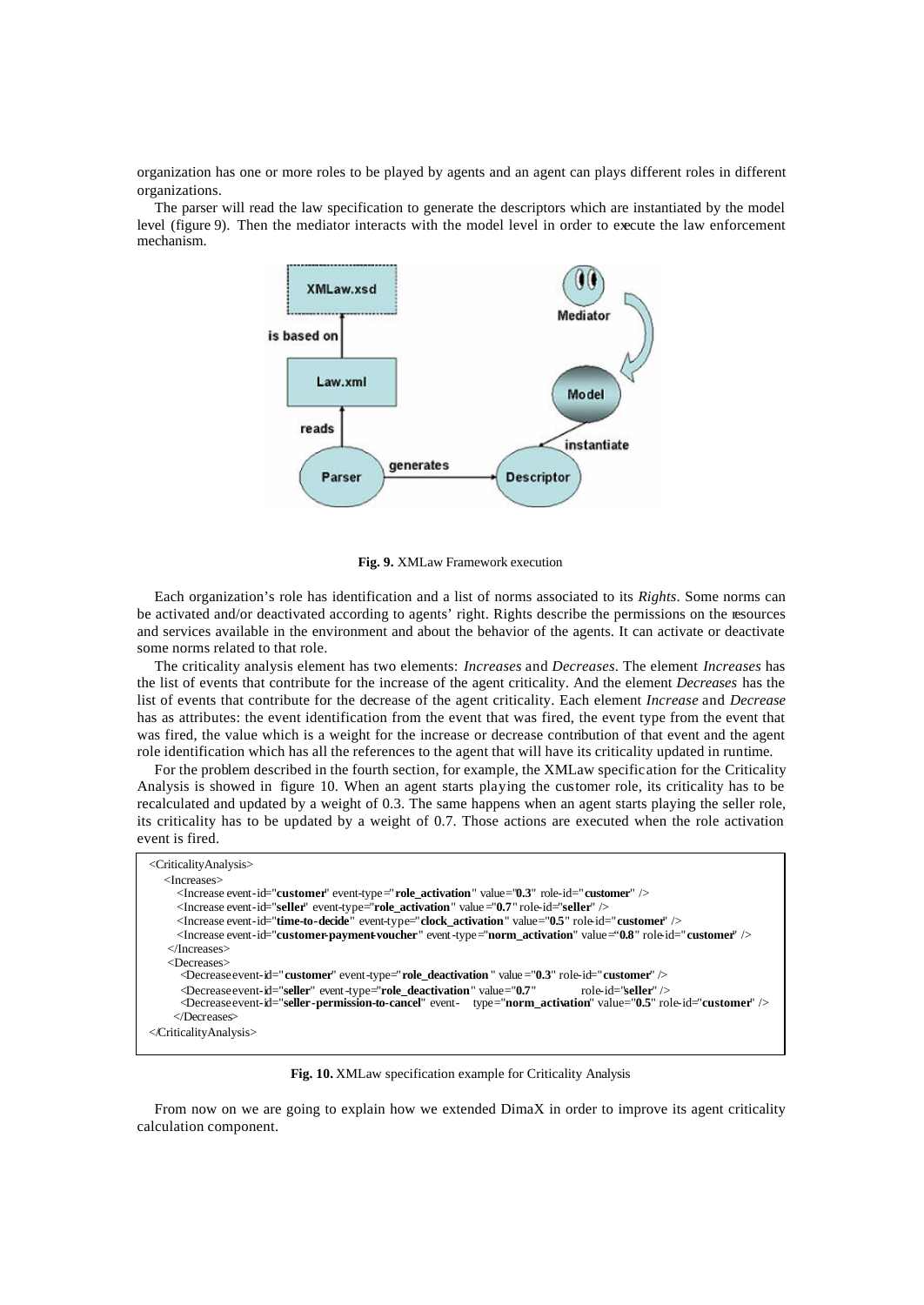### **5.2 DimaX Extensions**

In order to track the dynamical adoption of roles by agents, **[12]** proposed a role recognition method. Their approach is based on the observation of the agent execution and their interactions to recognize the roles of each agent and to evaluate its processing activity. This is used to dynamically compute the criticality of an agent through DarX (see third section).

They consider two cases. In the ? rst case, each agent displays explicitly its roles or interaction protocols. The roles of each agent are thus easily deduced from its interaction events. In the second case, agents do not display their roles nor their interaction protocols. The agent roles are deduced from the interaction events by the role analysis module. In this analysis, attention is focused on the precise ordering of interaction events. The role analysis module captures and represents the set of interaction events resulting from the domain agent interactions (sent and received messages). These events are then used to determine the roles of the agent.

The analysis of events and measures (system data and interaction events) provides two kinds of information: the roles and the degree of activity of each agent. This information is then processed by the agent's criticality module. The latter relies on a table T that de?nes the weights of roles. This table is initialized by the application designer.

The criticality of the agent Agent *i* which ful? lls the roles *ri1* to him is computed as follow:

 $\textbf{wi}(t) = (a1 * aggregation(T [rij]]j=1,m) + a2 * awi(t)/(a1 + a2)$ 

Where *a1* and *a2* are the weights given to the two kinds of parameters (roles and degree of activity) which are introduced by the designer.

For each Agent *i*, its criticality *wi* is used to compute the number of its replicas. An agent is replicated according to:

- − *wi*: its criticality,
- − *W*: the sum of the domain agents' criticality,
- − *rm*: the minimum number of replicas which is introduced by the designer,
- − *Rm*: the available resources which de?ne the maximum number of possible simultaneous replicas.

The number of replicas *nbi* of Agent *i,* which is used to update the number of replicas of the domain agent, can be determined as follows:

$$
nbi(t) = rounded(rm + wi(t) * Rm/W)
$$

In our work we have proposed the same reasoning for updating the agents' criticality. For each value of increasing or decreasing agent's criticality it is stored on a table T which de?nes the weights of its event. So, for example, in our problem of negotiation scene there would be three different tables: *Tr,* which defines the weights of role activation or deactivation; *Tc,* which defines the weights of clocks activation or deactivation; and *Tn*, which defines the weights of norms activation or deactivation.

Then the criticality of the agent Agent *i* is computed as follow:

$$
wi(t) = (a1 * aggregation (Tr [rij] j=1, nr ) +a2 * aggregation (Tr [cij] j=1, nc ) +a3 * aggregation (Tr [nij] j=1, nn ) +a4 * awi)) / \sum_{i=1}^{4} a_i
$$

Where a1, a2, a3 and a4 are the weights given to the four kinds of parameters (roles, clocks, norms and degree of activity) which are introduced by the designer by XMLaw specification. And *awi* is the degree of activity of the agent *i*.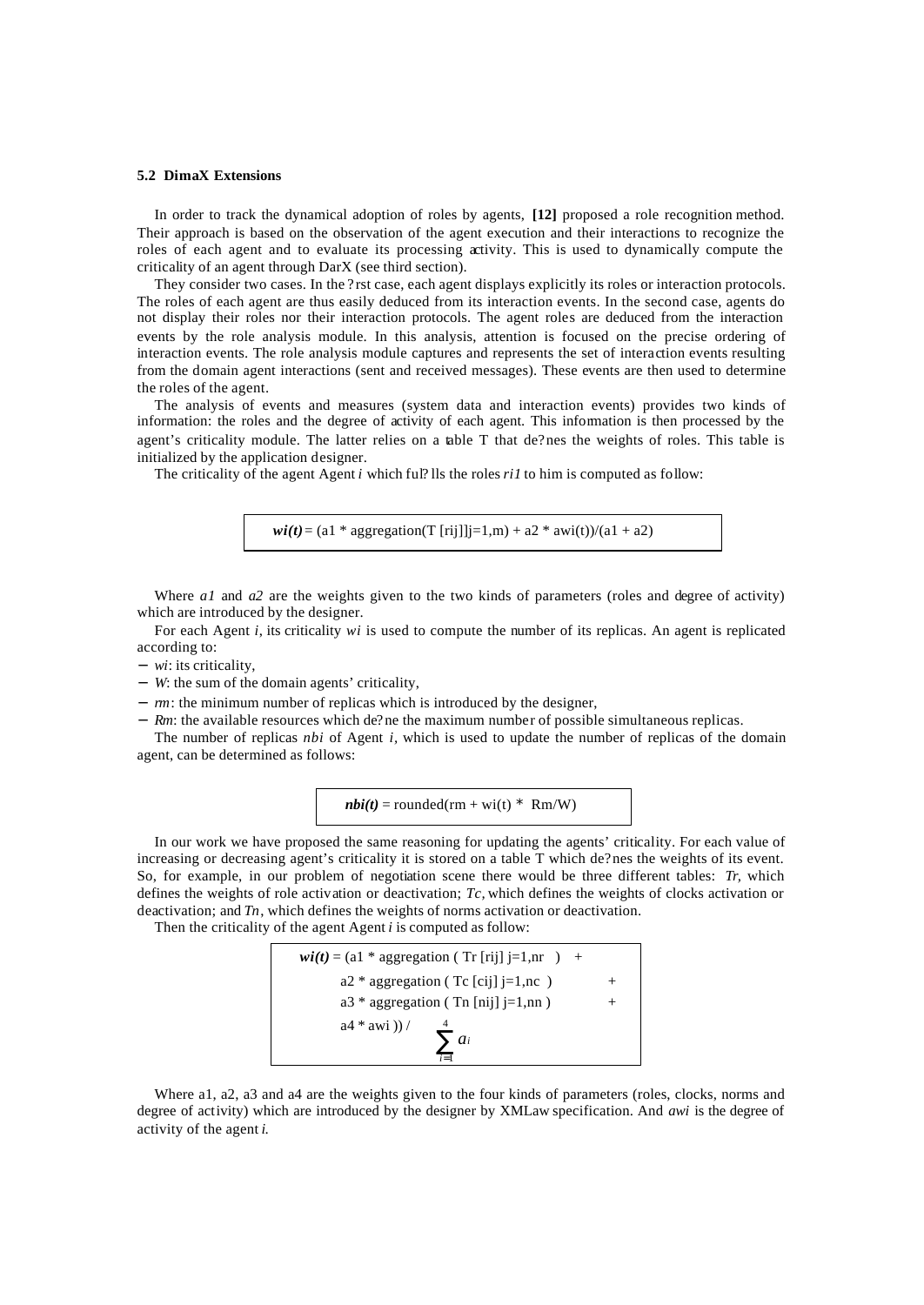# **6 Conclusions and Future Work**

As we have already seen, the Open Multi-Agents System dependability can be achieved by fault tolerance. Among other existing fault tolerance techniques, there is a specific one that has been used in the recent years for achieving dependability in multi-agent systems. It is the Agent Replication technique. It has been used in several approaches and we used it in our work from the point of view of [6][16], since it is an effective way to implement fault tolerance for distributed systems.

Furthermore, we used XMLaw because we expect that it also increases the reliability of Open Multi-Agents System through a law enforcement approach for regulating agents' interactions through a higher control.

This work presents an extension of the XMLaw conceptual model described in Section 3 as a way of improving its dependability. We propose to use new elements that help specify the attributes concerning the agent criticality during its interaction with other agents.

Moreover, considering that XMLaw framework is an event-based framework, other elements from the law's specification that are perceived by events can improve the criticality analysis done by DimaX, which is used for calculating the agent number of replicas as clock activations, norms activations, etc.

We extended XMLaw with two new elements that were introduced in the conceptual model: Role and Criticality Analysis. The first one (Role) was necessary because, until now, XMLaw does not have this element and it would be very difficult to associate an event activation to the agent without its reference. By doing that, we realized the need of associating specific norms to an agent when it starts playing a role or stops playing it. Then we created the concept of Rights, which describe the permissions on the resources and services available in the environment and about the behavior of the agents. It can activate or deactivate some norms related to that role.

The second element, Criticality Analysis, was introduced in order to monitor the events that should improve the criticality analysis done by DimaX. The events are divided into two groups: the ones that increase the agent's criticality and the ones that decrease it. By doing that, any event considered important by the designer of the application while specifying its law can be taken into account.

Second, it was necessary to extend DimaX in order to provide another algorithm for calculating the agent's criticality. Considering the reasoning done by the Role Analysis described in [16], it was easy to extend it; instead of receiving one table with the weights, receiving tables related to XMLaw events with the weights. Two issues arose during the XMLaw instantiation. First, we perceived that XMLaw could be improved in order to make it more extensible. And second, the specification done by the designer of the events, which increase or decrease agent criticality, could be more appropriate if it wasn't so sensitive. In fact, we believe that it should be based on safety cases.

Thus, we are going to study how dependability cases [28] can help the "Law developer" of critical systems, since it defines a bottom-up approach for specifying critical events.

# **7 Reference**

[1] Xu, P., Deters, R., Fault-Management for Multi-Agent Systems.

[2] Carvalho, G., Paes, R., Choren, R., Lucena, C.. Governing the Interactions of An Agent-based Open Supply Chain Management System. MCC nº 29/05, Depto de Informática, PUC-Rio, 2005.

[3] Vpazquez-Salceda, J., Dignun, V., Dignun, F., Organizing Multiagent Systems, Autonomous Agentes and Multi-Agent Systems, 11, 307-360, 2005.

[4] F. Zambonelli, ''Abstractions and infrastructures for the design and development of mobile agent organizations,'' in M. Wooldridge, G. Weiss, and P. Ciancarini (eds.), Agent-Oriented Software Engineering II, LNCS 2222, Springer-Verlag, pp. 245– 262, 2002.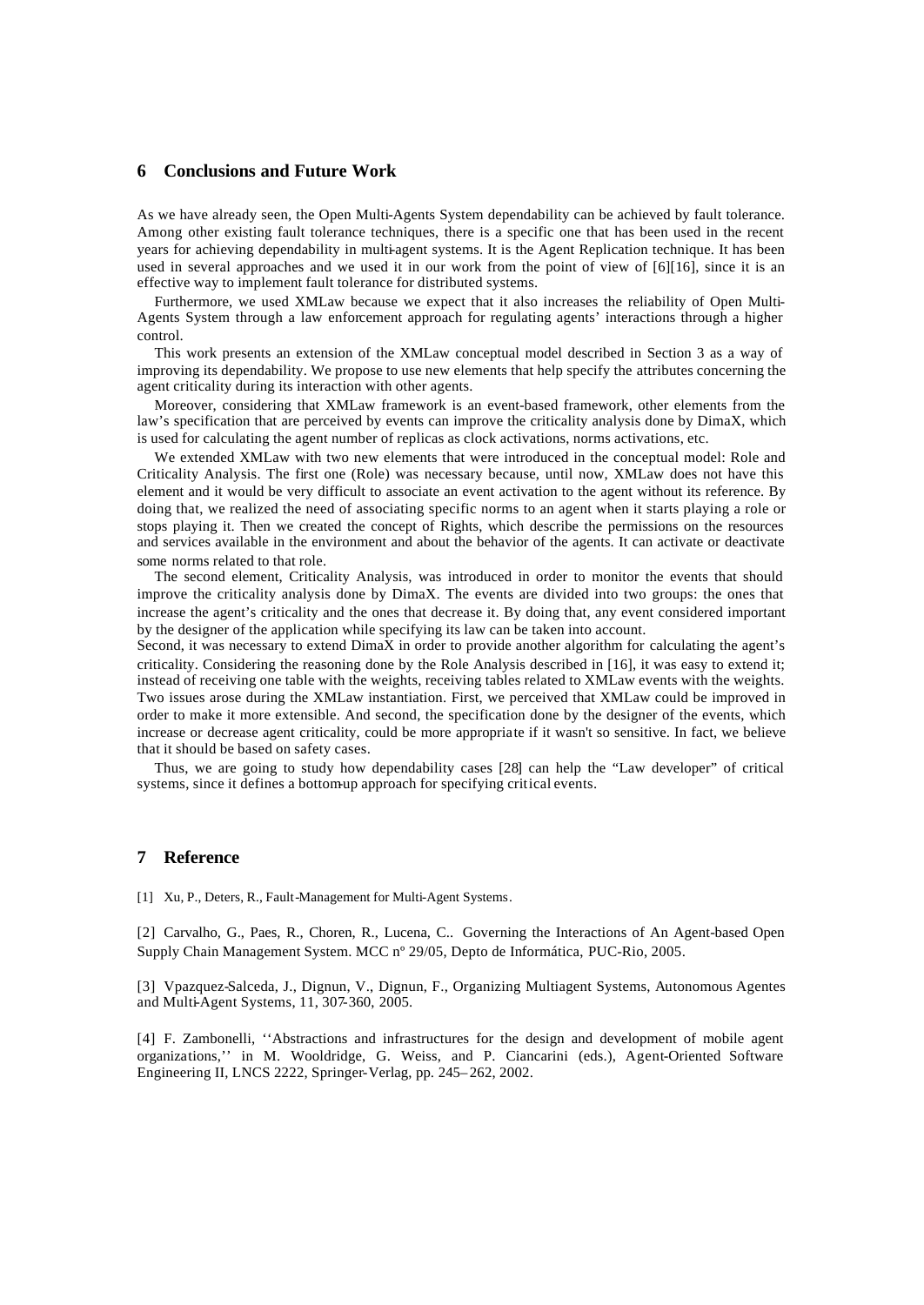[5] V. Dignum and F. Dignum, ''Modeling agent societies: Coordination frameworks and institutions,'' in P. Bra zdil and A. Jorge (eds.), Progress in Arti? cial Intelligence, LNAI 2258, Springer-Verlag, pp. 191– 204, 2001.

[6] M. Esteva, J. Padget, and C. Sierra, ''Formalizing a language for institutions and norms,'' in J.-J. Ch. Meyer and M. Tambe (eds.), Intelligent Agents VIII, Vol. 2333 of LNAI, Springer-Verlag, pp. 348– 366, 2001.

[7] F. Zambonelli, N. Jennings, and M. Wooldridge, ''Organisational abstractions for the analysis and design of multi-agent systems,'' in P. Ciancarini and M. Wooldridge (eds.), Agent-Oriented Software Engineering, LNCS 1957, Springer-Verlag, pp. 98–114, 2001.

[8] V. Dignum, J.-J. Ch. Meyer, H. Wiegand, and F. Dignum. ''An organisational-oriented model for agent societies,'' in G. Lindemann, D. Moldt, M. Paolucci, and B. Yu (eds.), Proceedings of the RASTA Workshop at AAMAS'02, pp. 31–50.

[9] R. Paes, G. R. Carvalho, C.J.P. Lucena, P. S. C. Alencar, H.O. Almeida; and V. T. Silva. Specifying Laws in Open Multi-Agent Systems. In: Agents, Norms and Institutions for Regulated Multi-agent Systems (ANIREM), AAMAS2005, 2005.

[10] Lussier, B. et al. 3rd IARP-IEEE/RAS-EURON Joint Workshop on Technical Challenges for Dependable Robots in Human Environments, Manchester (GB), 7-9 Septembre 2004, 7p.

[11] Peng Xu, Ralph Deters. "Using Event-Streams for Fault-Management in MAS," iat, pp. 433-436, IEEE/WIC/ACM International Conference on Intelligent Agent Technology (IAT'04), 2004.

[12] Guessoum, Z., Briot, J.-P., Faci,N. Towards Fault-Tolerant Massively Multiagent Systems, Massively Multiagent Systems n.3446, LNAI, Springer Lecture Note Series, Verlag, 2005, pg. 55-69.

[13] Z. Guessoum et al. Dynamic and Adaptive Replication for Large-Scale Reliable Multi-Agent Systems. In Soft. Engineering for Large-Scale Multi-Agent Systems, LNCS 2603, pp. 182-198, April 2003.

[14]J. C. Laprie, J. Arlat, J. P. Blanquart, A. Costes, Y. Crouzert, Y. Deswarte, J. C. Fabre, H. Guillermain, M. Kaâniche, K. Kanoun, C. Mazet, D. Powel, C. Rabéjac, and P. Thévenod. Dependability Handbook (2nd edition) Cépaduès – Éditions, 1996. (ISBN 2-85428-341-4) (in French).

[15] Algirdas Avizienis, Jean-Claude Laprie, Brian Randell: Dependability and its threats - A taxonomy. IFIP Congress Topical Sessions 2004: 91 -120.

[16] F. De Assis Silva and R. Popescu-Zeletin. An approach for providing mobile agent fault tolerance. In S. N. Maheshwari, editor, Second International Workshop on Mobile Agents, number 1477 in LNCS, pages 14–25. Springer Verlag, 1998.

[17] K. Decker, K. Sycara, and M. Williamson. Cloning for intelligent adaptive info rmation agents. In ATAL'97, LNAI, pages 63–75. Springer Verlag, 1997.

[18] S. Hagg. A sentinel approach to fault handling in multi-agent systems. In C. Zhang and D. Lukose, editors, Multi-Agent Systems, Methodologies and Applications, number 1286 in LNCS, pages 190– 195. Springer Verlag, 1997.

[19] A. Fedoruk and R. Deters. Improving fault-tolerance by replicating agents. In AAMAS2002, Boulogna, Italy, 2002.